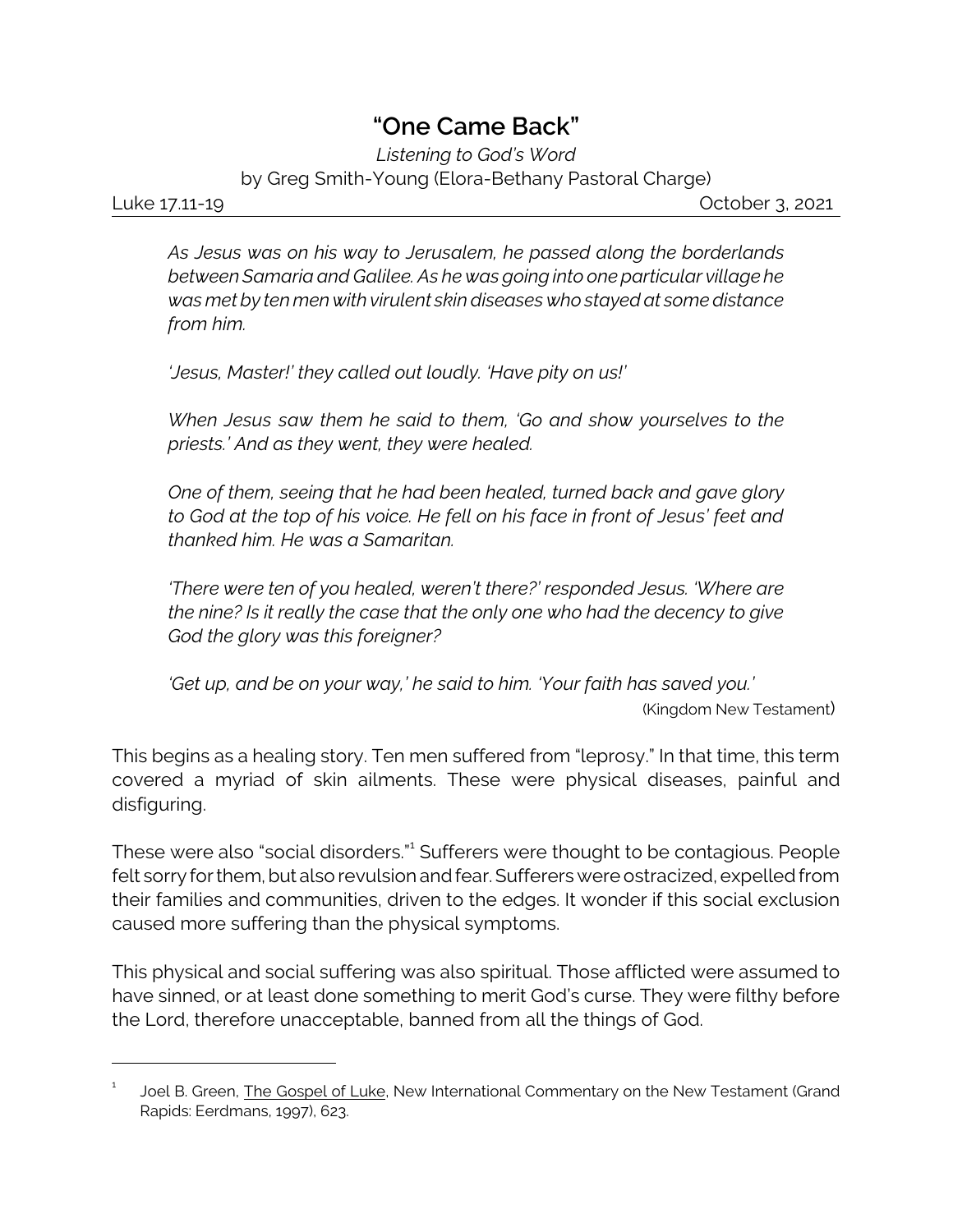Then, Jesus happened by. They cried out for mercy.

II

We'll get back to that in a moment. Before, though, let me bring you up to speed on an experiment we're trying this fall. Normally, we hear a Bible story or teaching one week, than move onto another the next. But now we're slowing down.

I think of this as like percolation. We're letting ourselves slowly trickle through a small portion of God's Word. Like water through coffee grounds, we're seeping slowly enough to pick up flavour and, for caffeine, let's say "spiritual energy," along the way. Don't rush, and more goodness gets in.

It's a 3-week cycle. We've tried this once already. Today we begin again.

First, we're **LISTENING.** We'll hear this Jesus story a few more times. I'll give you some ideas to think about. Start tasting what God has for us.

Next week will be more of a **LEARNING** time. I'll fill in some of the background and textures of the story. We might notice some new things.

Two Sundays from now, we will **RESPOND**. As God has been getting this story into you, what has it been doing to you? What have you been thinking? Wondering? Realizing? Can you share that with us? Our responding time will be a collection of your responses.

III

So, **LISTENING.** Let's hear it again, more slowly.

Maybe imagine you are one of the lepers. What is life like for you? There might be something in your own suffering that connects you to theirs.

*As Jesus was on his way to Jerusalem, he passed along the borderlands between Samaria and Galilee. As he was going into one particular village he was met by ten men with virulent skin diseases who stayed at some distance from him.*

*'Jesus, Master!' they called out loudly. 'Have pity on us!'*

*When Jesus saw them he said to them, 'Go and show yourselves to the priests.' And as they went, they were healed.*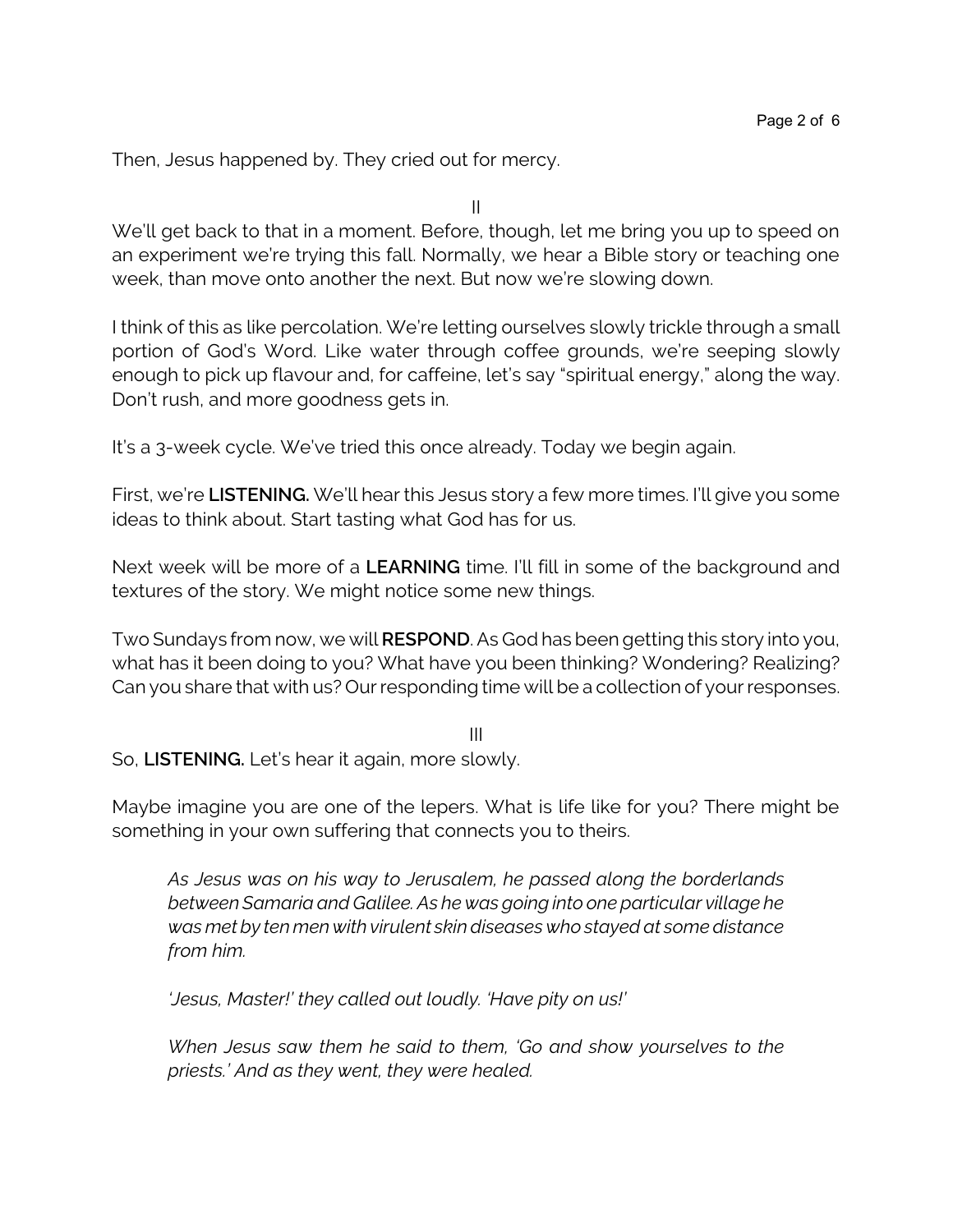*One of them, seeing that he had been healed, turned back and gave glory to God at the top of his voice. He fell on his face in front of Jesus' feet and thanked him. He was a Samaritan.*

*'There were ten of you healed, weren't there?' responded Jesus. 'Where are the nine? Is it really the case that the only one who had the decency to give God the glory was this foreigner?*

*'Get up, and be on your way,' he said to him. 'Your faith has saved you.'* (Kingdom New Testament)

 $IV$ 

We'll get back to the one who came back in a moment. But what of those who did not return? We might pass by these other nine (I'm sure many people had), or too quickly judge them for not coming back.

But notice some things. They do what Jesus tells them to. He says, *"Go and show yourselves to the priests."* Only a priest could certify that they are now healthy and clean in a way the community would accept. These nine follow Jesus' instructions to the letter.

Notice that Jesus never told them to come back to him.

Notice too that they are all cleansed, healed: the one who returns, and the nine who do not.

As we listen again, use your imagination. You've suffered so much, been cut off for so long. Suddenly, everything has changed. It's like you've been born again!

What do you do now?

 $\vee$ 

This time I'm reading from the *Common English Bible* translation. Listen and imagine.

*On the way to Jerusalem, Jesus traveled along the border between Samaria and Galilee. As he entered a village, ten men with skin diseases approached him.* 

*Keeping their distance from him, they raised their voices and said, "Jesus, Master, show us mercy!"*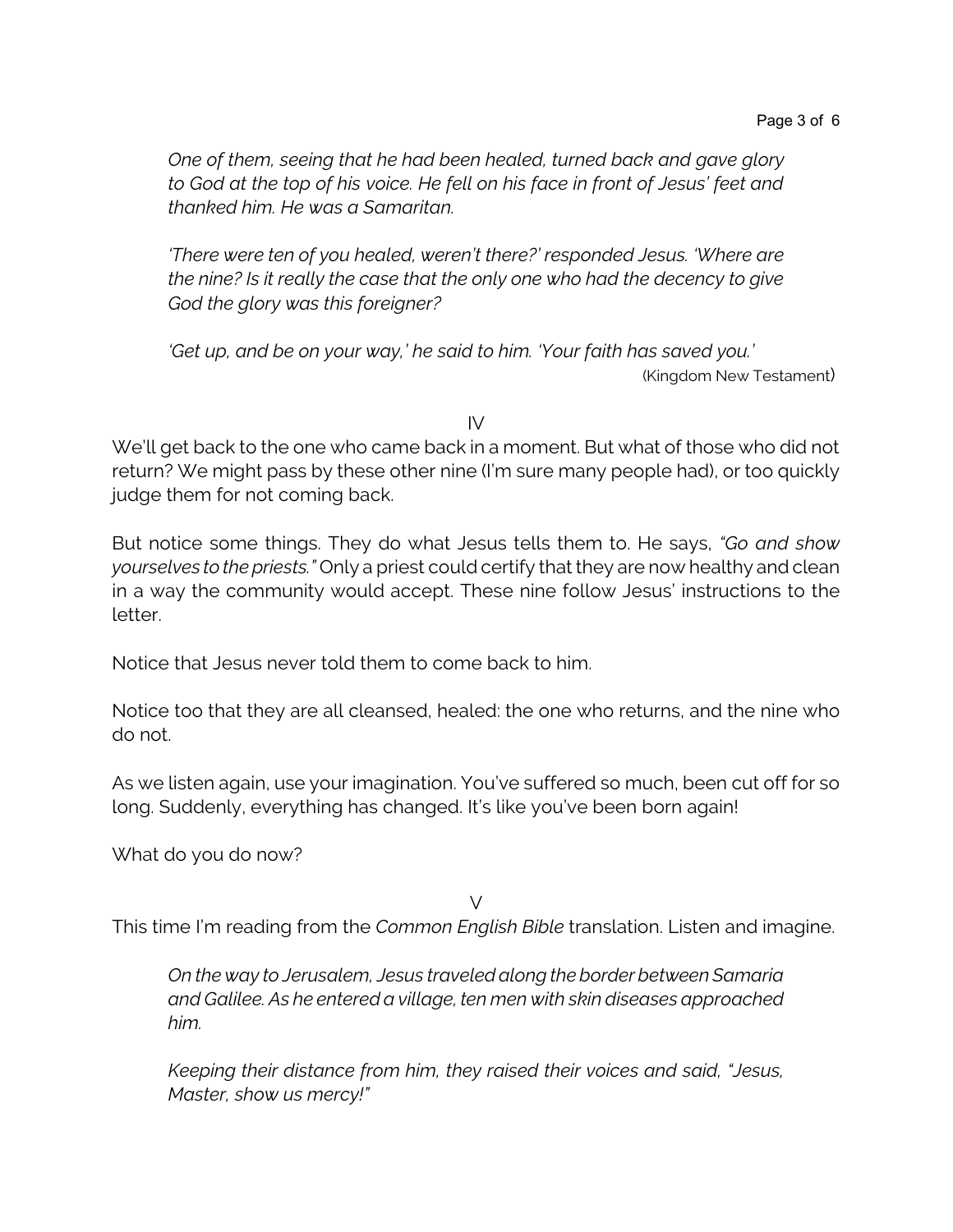*When Jesus saw them, he said, "Go, show yourselves to the priests." As they left, they were cleansed.*

[Pause: You are one of the 9. What would you do now?]

*One of them, when he saw that he had been healed, returned and praised God with a loud voice. He fell on his face at Jesus' feet and thanked him. He was a Samaritan.* 

*Jesus replied, "Weren't ten cleansed? Where are the other nine? No one returned to praise God except this foreigner?"* 

*Then Jesus said to him, "Get up and go. Your faith has healed you."*

(Common English Bible)

VI

This begins as a healing story, and ten were healed.

It becomes a gratitude story. One comes back, celebrating God as loudly as he can, raising his shouts to the heavens, then falling to the ground, reverently before Jesus, thanking him.

Luke, recounting this episode, has left out a detail. Now he springs it. The one who returns is a Samaritan.

I'll say more about this next week. For now, remember Jesus is in the borderlands between two peoples: Samaritans and Jews. They have a lot in common, and they hate each other. Jesus and his followers, until now at least, are all Jews. In the borderlands, though, you never know who you'll meet.

In that group of 10 sufferers, it didn't matter. Their shared agony united them stronger than any other identities could divide them. This company of misery included this Samaritan.<sup>2</sup>

He is unlike Jesus, unlike our Lord's original disciples, unlike those who were first

<sup>2</sup> It could be that others among the 10 were Samaritans too. Because the story doesn't say, however, our listeners' instinct is to assume they are like us. I'm not a Jew, but I'm conditioned to identify with them in the Bible.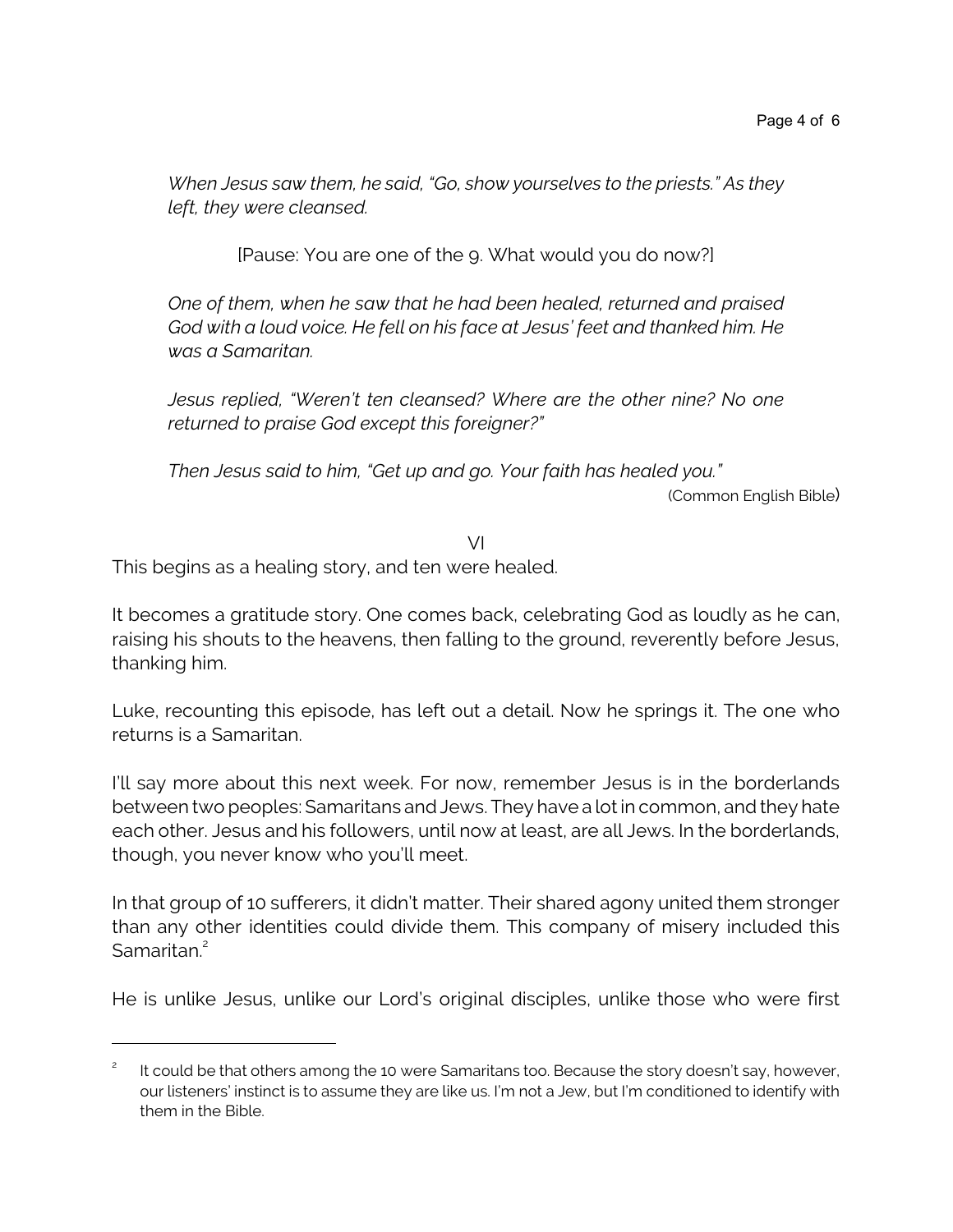hearing this. His is an outsider.

The ones who seem like us, the nine, do not come back. The one whois not like us, this Samaritan, does: praising God and thanking Jesus.

What led him to be different?

## VII

One more time, from *The Message* translation by Eugene Peterson. Listen and imagine.

*It happened that as Jesus made his way toward Jerusalem, he crossed over the border between Samaria and Galilee. As he entered a village, ten men, all lepers, met him.* 

*They kept their distance but raised their voices, calling out, "Jesus, Master, have mercy on us!"*

*Taking a good look at them, he said, "Go, show yourselves to the priests." They went, and while still on their way, became clean.* 

*One of them, when he realized that he was healed, turned around and came back, shouting his gratitude, glorifying God. He kneeled at Jesus' feet, so grateful. He couldn't thank him enough—and he was a Samaritan.*

*Jesus said, "Were not ten healed? Where are the nine? Can none be found to come back and give glory to God except this outsider?"* 

[Pause: What led this one, of all people, to come back to Jesus?]

*Then he said to him, "Get up. On your way. Your faith has healed and saved you."*

(The Message)

VIII

We'll pick up again next week. In the meantime, let me leave you with this.

This started out as a healing story. Then it because a gratitude story. Then what?